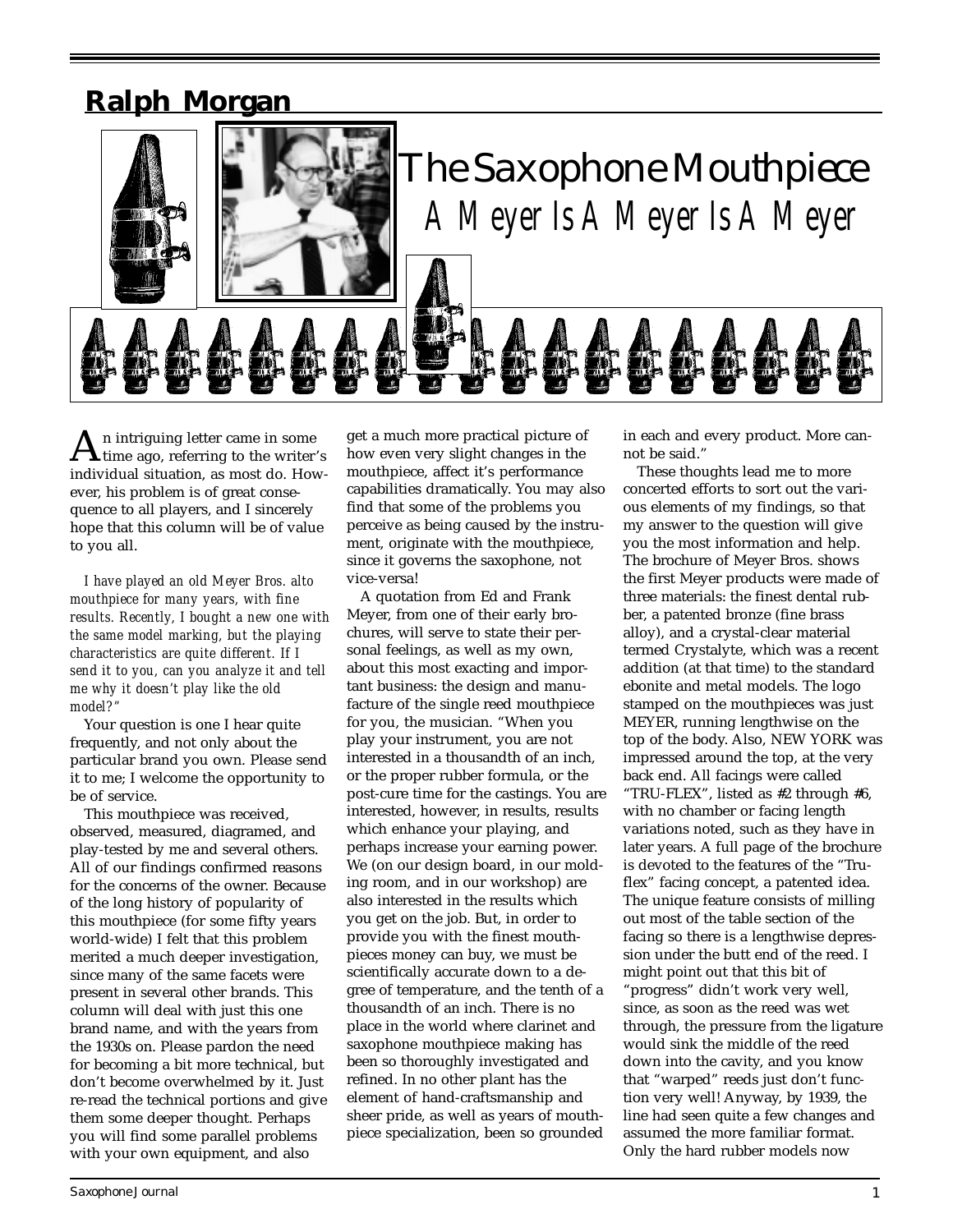being listed, with facing length and chamber designations used, such as medium chamber, and 5M, 5S, and



tion: both the old and the new charts show the facing lengths in 32nd's of an inch. Considering the extreme accuracy which

5L. Here I might point out that I hear many players referring to the M with the 5 as the chamber size, when it is really the length of the facing, with "S" for short, and "L" for long. We cannot always depend on the in-shop accuracy of these markings, since we have seen all combinations, such as a small chamber mouthpiece stamped as a "large chamber."

When playing various mouthpieces to determine which one will work the best, keep in mind that, first of all, the facing curve (including the tip opening) is all-important in allowing the reed to function most efficiently. All the other aspects of the mouthpiece become secondary, though they all contribute to your judgement of the quality of the piece for your needs. In my archives is a facings chart for Meyer mouthpieces printed in 1939. It shows facings for clarinet and baritone sax, but we will only list those for alto and tenor sax for comparison purposes. The comparison will be with a similar chart printed by a leading retailer in 1970, and I think you will find it most interesting and enlightening. My analysis of these charts, which may get a little involved, is due to my concern in alleviating one more source of frustration for our readers. We must remember that, between 1939 and 1970, the Meyer Company had changed ownership and the mouthpieces were now being made in Elkhart, Indiana. Many models had been added to the line, and you will note that the dimensions for the facings had changed, which leads to confusion if you are trying to find a new mouthpiece to duplicate an old one. I have no explanation for the variations other than to note that, as our needs seem to call for more open tipped pieces, some manufacturers tend to satisfy that trend with renumbering the models. For instance, recently a player came in to have his old tenor mouthpiece opened up to

today's #7 tip. When I measured the new #4 he had been playing, comparing it to an old #4 model of the same brand, I found the facing curves to be the same! How easy it is to fool an unwary customer into believing they need to follow the trends of the times! I consider the old facings used by the Link Company and the Meyer Company to still be the standards, since they seem to have been designed to accommodate the reed strength families, so I use them in our models. To add to the problem of selection, I note that other retailers also copy the newer chart for the Meyer facings. One other most important observamust be used in determining the measurements of the facing, shows a 32nd of an inch to be a ridiculous increment of measure, but I'm sure it has been used only as a comparative figure. Companies have been very secretive about the actual figures, possibly afraid that another company will copy their models. However, for accuracy of comparison, I have converted all figures to millimeters and the corresponding thousandths of an inch.

# **NOTES ON ALTO SAX FACINGS CHART**

1. Only five facing models were of-

# ALTO SAXOPHONE

|           | 1970 -- MODELS      |               |                    | 1939 MODELS |                                |               |                    |  |  |  |
|-----------|---------------------|---------------|--------------------|-------------|--------------------------------|---------------|--------------------|--|--|--|
|           | model #<br>tip      | facing length |                    | Model #     | Tip                            | Facing Length |                    |  |  |  |
| opening   |                     | on qlass      | actual             |             | Opening                        | on alass      | actual             |  |  |  |
|           |                     | gauge         |                    |             |                                | qauge         |                    |  |  |  |
| #1S       | 1.30m, .051"        | 30.2          | 15.1mm             |             |                                |               |                    |  |  |  |
| ΙM        | 1.30mm. .051"       | 33.4          | 16.7mm             |             |                                |               |                    |  |  |  |
| 1L        | 1.30mm. .051"       | 36.6          | 18.3 <sub>nm</sub> |             |                                |               |                    |  |  |  |
| #2S       | 1.42mm. 056"        | 31.8          | 15.9mm             | #2S         | 1.27mm, .050"                  | 36.6          | 18.3mm             |  |  |  |
| 21        | $1.42$ $m, .056$ "  | 35            | 17.5 <sub>mm</sub> | 2м          | $1.27$ mm<br>.050"             | 41.2          | 20.6mm             |  |  |  |
| 2L        | 1.42mm, .056"       | 38.2          | 19.1mm             | ΖL          | $1.27$ mm<br>.050"             | 46            | 23 mm              |  |  |  |
| #3S       | $1.60m, .061$ "     | 33.4          | 16.7mm             | $\#3S$      | $1.52$ mm, $.060$ <sup>n</sup> | 36.6          | 18.3 <sub>nm</sub> |  |  |  |
| 3M        | 1.60mm, .061"       | 36.6          | 18.3 <sub>nm</sub> | ЭМ          | 1.52mm, .060"                  | 41.2          | 20.6mm             |  |  |  |
| 3L        | $1.60$ m, $.061$ "  | 39.8          | 19.8mm             | <b>JL</b>   | 1.52mm, .060"                  | 46            | 23 mm              |  |  |  |
| #AS       | 1.68mm, .066"       | 35            | 17.5 <sub>mm</sub> | #S          | 1.78mm, .070"                  | 36.6          | 18.3 <sub>mm</sub> |  |  |  |
| 41        | 1.68mm, .066"       | 38.2          | 19.1mm             | 4M          | 1.78mm. .070"                  | 41.2          | 20.6mm             |  |  |  |
| 4L        | 1.68mm, .066"       | 41.2          | 20.6mm             | 4L          | 1.78mm. .070"                  | 46            | $23$ mm            |  |  |  |
| #5S       | 1.86mm, .071"       | 36.6          | 18.3 <sub>nm</sub> | 5S          | 2.03mm, .080"                  | 36.6          | 18.3 <sub>nm</sub> |  |  |  |
| 51        | 1.86mm, .071"       | 39.6          | 19.8mm             | 5M          | 2.03mm, .080"                  | 41.2          | 20.6mm             |  |  |  |
| 5L        | 1.86mm, .071"       | 42.8          | 21.4 <sub>mm</sub> | SL.         | 2.03mm, .080"                  | 46            | 23 mm              |  |  |  |
| #S        | 1.98mm, .076"       | 38.2          | 19.1mm             | 6S          | 2.16mm, .085"                  | 36.6          | 18.3 <sub>nm</sub> |  |  |  |
| 6M        | 1.98mm, .076"       | 41.2          | 20.6mm             | 6M          | 2.16mm, .085"                  | 41.2          | 20.6mm             |  |  |  |
| ௳         | 1.98mm, .076"       | 44.4          | 22.2 <sub>mm</sub> | 6L          | 2.16mm, .085"                  | 46            | 23 mm              |  |  |  |
| #7S       | 2.06mm, .081"       | 39.6          | 19.8mm             |             |                                |               |                    |  |  |  |
| M         | 2.06mm, .081"       | 42.8          | 21.4mm             |             |                                |               |                    |  |  |  |
| 71        | 2.06mm, .081"       | 46            | 23 mm              |             |                                |               |                    |  |  |  |
| #8S       | 2.18mm, .086"       | 41.2          | 20.6mm             |             |                                |               |                    |  |  |  |
| 8M        | 2.18mm. .086"       | 44.4          | 22.2 <sub>nm</sub> |             |                                |               |                    |  |  |  |
| 8L        | 2.18mm, .086"       | 47.6          | 23.8mm             |             |                                |               |                    |  |  |  |
| $\#9S$    | 2.34mm, .092"       | 42.8          | 21.4mm             |             |                                |               |                    |  |  |  |
| <b>9M</b> | 2.34mm, .092"       | 46            | 23.0mm             |             |                                |               |                    |  |  |  |
| ЯJ,       | 2.34mm, .092"       | 49.2          | 24.6mm             |             |                                |               |                    |  |  |  |
| #10S      | 2.45mm, .098"       | 44.4          | 22.2 <sub>mm</sub> |             |                                |               |                    |  |  |  |
| 10M       | 2.45mm. .098"       | 47.6          | 23.8mm             |             |                                |               |                    |  |  |  |
| 10L       | 2.45mm, .098"       | 50.8          | 25.4mm             |             |                                |               |                    |  |  |  |
| #11S      | $2.64$ mm, $.104$ " | 46            | 23 mm              |             |                                |               |                    |  |  |  |
| 11M       | 2.64mm, .104"       | 49.2          | 24.6mm             |             |                                |               |                    |  |  |  |
| 11L       | 2.64mm, .104"       | 52.8          | 26.4mm             |             |                                |               |                    |  |  |  |
| #12S      | 2.80m, .110"        | 47.6          | 23.8mm             |             |                                |               |                    |  |  |  |
| 12M       | $2.80$ m, $.110"$   | 50.8          | 25.4mm             |             |                                |               |                    |  |  |  |
| 12L       | $2.80m$ , $.110"$   | 54.4          | 27.2 <sub>mm</sub> |             |                                |               |                    |  |  |  |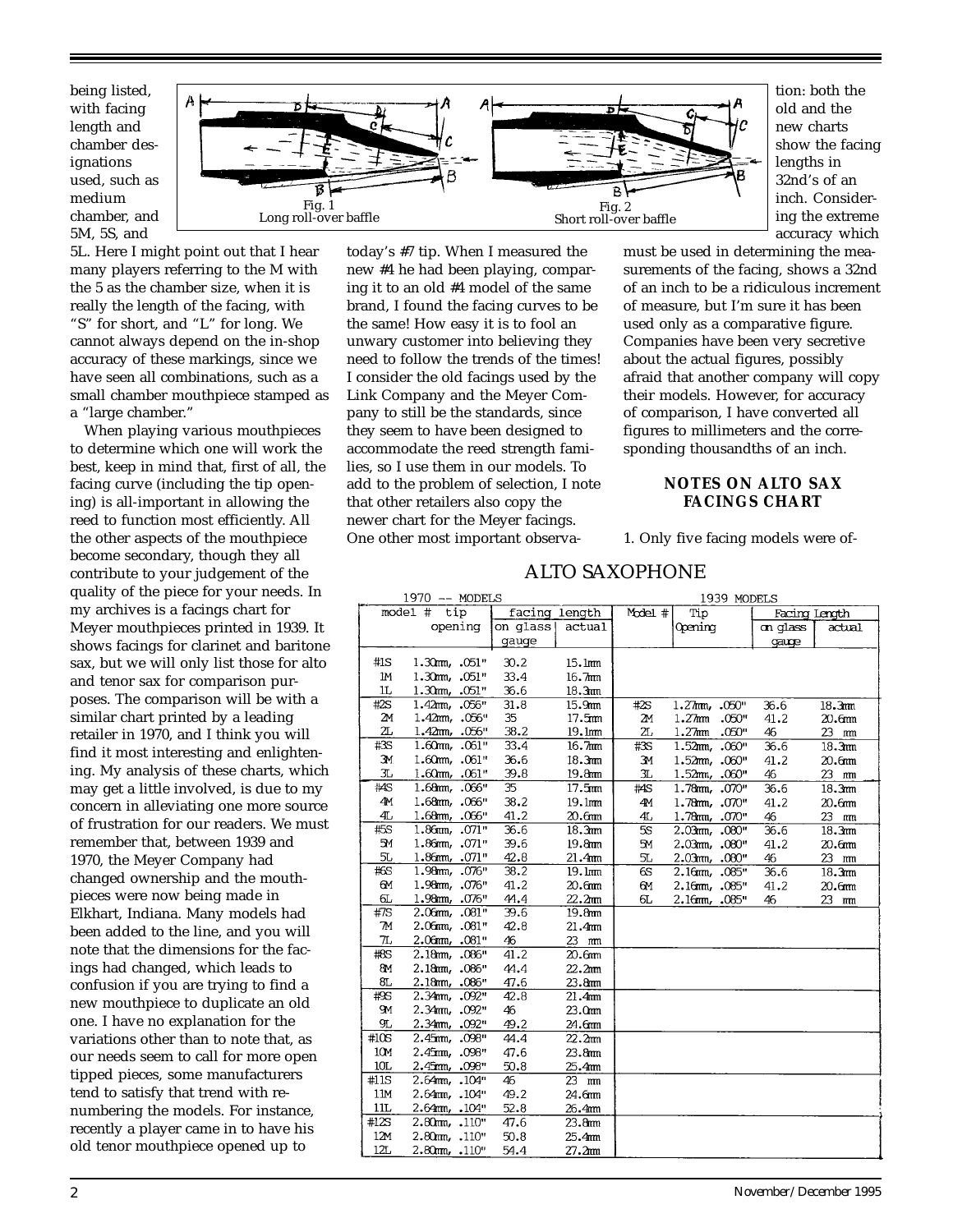fered in 1939, covering the practical range of tip openings for the alto saxophone, from classical through jazz work. The twelve models offered in the later list actually cover the range of tip openings and facing lengths normally used for clarinet through baritone sax mouthpieces! 2. The 1939 chart shows the same facing lengths for all similar models, as all S's, etc.. This is correct design procedure, since the length of an alto sax reed does not change because the strength number does, thus each needs the same facing length to allow for maximum efficiency of vibration. Notice the continuous lengthening of the facings as the tip openings increase. Beginning with a model #1 through #3, these facing lengths normally are used on regular clarinet mouthpieces. At the other end, the lengths noted for the #7L, 8M & 8L, 9M & 9L, and on through 12L, are normally assigned to tenor and baritone model, because their reeds are

progressively longer. Longer reeds dictate the need for a longer facing. 3. Note the changes in tip openings as applied to the various models. The 1939 models, few in number, cover adequately the needs, especially when one considers the other choices, namely the small, medium, and large chambers. Thus, a 2L with a large chamber would make an acceptable classic mouthpiece, while a 6S with a small chamber would scream with the best of them. When you consider the addition of the three chambers to the 1970 models, we now have a total of one hundred-eight models for alto sax, and we still only play very few, with the 5M, 6M, and 7M accounting for the great majority used, usually all in medium chamber. Prior to World War II the preference was for the 4M and 5M, also with medium chambers. 4. Using the old design charts, and putting in the numbers as used in the 1970 chart, tends to show very vividly that most of the resultant facing

| Model #<br>Model #<br>Tip<br>Facing Length<br>Tip<br>Facing Length<br>Opening<br>on glass<br><i><u><b>Actual</b></u></i><br>Opening<br>on glass<br>qauqe<br>gauge<br>#1S<br>$1.42$ m, $.056$ "<br>30.2<br>15.1mm<br>1M<br>1.42mm, .056"<br>33.4<br>16.7 <sub>mm</sub><br>IL.<br>1.42mm, .056"<br>36.6<br>18.3mm<br>#2S<br>$1.60$ m, $.061"$<br>31.8<br>15.9 <sub>nm</sub><br>#2S<br>$1.40$ m, $.055"$<br>38.2<br>19.1mm<br>24<br>35<br>$1.60$ m, .061"<br>17.5 <sub>mm</sub><br>2м<br>42.8<br>21.4 <sub>mm</sub><br>1.40m, .055"<br>2L<br>38.2<br>2L<br>$1.60$ mm, .061"<br>19.1mm<br>1.40mm, .055"<br>47.6<br>23.8mm<br>#3S<br>1.68mm, .066"<br>33.4<br>16.7mm<br>#3S<br>38.2<br>19.1mm<br>$1.65$ m, $.065$ "<br>36.6<br>18.3mm<br>Зм<br>1.68mm, .066"<br>ЭМ<br>1.66mm, .065"<br>42.8<br>21.4mm<br>3L<br>$1.68$ mm, $.066"$<br>39.8<br>19.8mm<br>3L<br>1.66mm, .065"<br>47.6<br>23.8mm<br>#4S<br>1.86mm, .071"<br>17.5mm<br>35<br>4S<br>38.2<br>1.91mm, .075"<br>19.1mm<br>4M<br>38.2<br>1.86mm, .071"<br>19.1mm<br>4M<br>1.91mm, .075"<br>42.8<br>21.4mm<br>4L<br>1.86mm, .071"<br>41.2<br>20.6mm<br>47.6<br>23.8mm<br>4L<br>1.91mm, .075"<br>1.98mm, .076"<br>36.6<br>#5S<br>18.3mm<br><b>5S</b><br>38.2<br>2.16mm, .085*<br>19.1mm<br>5M<br>1.98mm, .076"<br>39.6<br>19.8mm<br>5M<br>42.8<br>21.4mm<br>$2.16$ m, $.085"$<br>5L<br>1.98mm, .076"<br>42.8<br>21.4 <sub>mm</sub><br>5L<br>2.16mm, .085"<br>23.8mm<br>47.6<br>#6S<br>19.1mm<br>$2.06$ m, $.081"$<br>38.2<br>6S<br>2.28mm, .090"<br>46.8<br>23.4mm<br>6M<br>41.2<br>$2.06$ m, $.081"$<br>20.6mm<br>6M<br>2.28mm, .090"<br>49.6<br>24.8mm<br>6L<br>2.06mm, .081"<br>44.4<br>22.2 <sub>mm</sub><br>2.28mm, .090"<br>52.8<br>௳<br>26.4mm<br>#7S<br>2.18mm, .086"<br>39.6<br>19.8mm<br>7M<br>2.18mm, .086"<br>42.8<br>21.4mm<br>$\pi$<br>2.18mm, .086"<br>46<br>23 mm<br>41.2<br>$\#8S$<br>2.34mm, .092"<br>20.6 <sub>mm</sub><br>44.4<br>8M<br>2.34mm, .092"<br>22.2 <sub>nm</sub><br>8L<br>2.34mm, .092"<br>47.6<br>23.6mm<br>#9S<br>2.49mm, .098"<br>42.8<br>21.4mm<br>9 <sub>M</sub><br>23 mm<br>2.49mm, .098"<br>46<br><b>JL</b><br>49.2<br>2.49mm, .098"<br>24.6mm<br>#10S<br>44.4<br>22.2 <sub>nm</sub><br>2.64mm. . 104"<br>10M<br>47.6<br>2.64mm. . 104"<br>23.8mm<br>10L<br>2.64mm, .104"<br>50.8<br>25.4mm<br>2.80mm, .110" |      | $1970$ -- MODELS |  |  |    |       | 1939 MODELS |  |  |  |  |  |        |  |
|---------------------------------------------------------------------------------------------------------------------------------------------------------------------------------------------------------------------------------------------------------------------------------------------------------------------------------------------------------------------------------------------------------------------------------------------------------------------------------------------------------------------------------------------------------------------------------------------------------------------------------------------------------------------------------------------------------------------------------------------------------------------------------------------------------------------------------------------------------------------------------------------------------------------------------------------------------------------------------------------------------------------------------------------------------------------------------------------------------------------------------------------------------------------------------------------------------------------------------------------------------------------------------------------------------------------------------------------------------------------------------------------------------------------------------------------------------------------------------------------------------------------------------------------------------------------------------------------------------------------------------------------------------------------------------------------------------------------------------------------------------------------------------------------------------------------------------------------------------------------------------------------------------------------------------------------------------------------------------------------------------------------------------------------------------------------------------------------------------------------------------------------------------------------------------------------------------------------------------------------------------------------------------------------------|------|------------------|--|--|----|-------|-------------|--|--|--|--|--|--------|--|
|                                                                                                                                                                                                                                                                                                                                                                                                                                                                                                                                                                                                                                                                                                                                                                                                                                                                                                                                                                                                                                                                                                                                                                                                                                                                                                                                                                                                                                                                                                                                                                                                                                                                                                                                                                                                                                                                                                                                                                                                                                                                                                                                                                                                                                                                                                   |      |                  |  |  |    |       |             |  |  |  |  |  |        |  |
|                                                                                                                                                                                                                                                                                                                                                                                                                                                                                                                                                                                                                                                                                                                                                                                                                                                                                                                                                                                                                                                                                                                                                                                                                                                                                                                                                                                                                                                                                                                                                                                                                                                                                                                                                                                                                                                                                                                                                                                                                                                                                                                                                                                                                                                                                                   |      |                  |  |  |    |       |             |  |  |  |  |  | actual |  |
|                                                                                                                                                                                                                                                                                                                                                                                                                                                                                                                                                                                                                                                                                                                                                                                                                                                                                                                                                                                                                                                                                                                                                                                                                                                                                                                                                                                                                                                                                                                                                                                                                                                                                                                                                                                                                                                                                                                                                                                                                                                                                                                                                                                                                                                                                                   |      |                  |  |  |    |       |             |  |  |  |  |  |        |  |
|                                                                                                                                                                                                                                                                                                                                                                                                                                                                                                                                                                                                                                                                                                                                                                                                                                                                                                                                                                                                                                                                                                                                                                                                                                                                                                                                                                                                                                                                                                                                                                                                                                                                                                                                                                                                                                                                                                                                                                                                                                                                                                                                                                                                                                                                                                   |      |                  |  |  |    |       |             |  |  |  |  |  |        |  |
|                                                                                                                                                                                                                                                                                                                                                                                                                                                                                                                                                                                                                                                                                                                                                                                                                                                                                                                                                                                                                                                                                                                                                                                                                                                                                                                                                                                                                                                                                                                                                                                                                                                                                                                                                                                                                                                                                                                                                                                                                                                                                                                                                                                                                                                                                                   |      |                  |  |  |    |       |             |  |  |  |  |  |        |  |
|                                                                                                                                                                                                                                                                                                                                                                                                                                                                                                                                                                                                                                                                                                                                                                                                                                                                                                                                                                                                                                                                                                                                                                                                                                                                                                                                                                                                                                                                                                                                                                                                                                                                                                                                                                                                                                                                                                                                                                                                                                                                                                                                                                                                                                                                                                   |      |                  |  |  |    |       |             |  |  |  |  |  |        |  |
|                                                                                                                                                                                                                                                                                                                                                                                                                                                                                                                                                                                                                                                                                                                                                                                                                                                                                                                                                                                                                                                                                                                                                                                                                                                                                                                                                                                                                                                                                                                                                                                                                                                                                                                                                                                                                                                                                                                                                                                                                                                                                                                                                                                                                                                                                                   |      |                  |  |  |    |       |             |  |  |  |  |  |        |  |
|                                                                                                                                                                                                                                                                                                                                                                                                                                                                                                                                                                                                                                                                                                                                                                                                                                                                                                                                                                                                                                                                                                                                                                                                                                                                                                                                                                                                                                                                                                                                                                                                                                                                                                                                                                                                                                                                                                                                                                                                                                                                                                                                                                                                                                                                                                   |      |                  |  |  |    |       |             |  |  |  |  |  |        |  |
|                                                                                                                                                                                                                                                                                                                                                                                                                                                                                                                                                                                                                                                                                                                                                                                                                                                                                                                                                                                                                                                                                                                                                                                                                                                                                                                                                                                                                                                                                                                                                                                                                                                                                                                                                                                                                                                                                                                                                                                                                                                                                                                                                                                                                                                                                                   |      |                  |  |  |    |       |             |  |  |  |  |  |        |  |
|                                                                                                                                                                                                                                                                                                                                                                                                                                                                                                                                                                                                                                                                                                                                                                                                                                                                                                                                                                                                                                                                                                                                                                                                                                                                                                                                                                                                                                                                                                                                                                                                                                                                                                                                                                                                                                                                                                                                                                                                                                                                                                                                                                                                                                                                                                   |      |                  |  |  |    |       |             |  |  |  |  |  |        |  |
|                                                                                                                                                                                                                                                                                                                                                                                                                                                                                                                                                                                                                                                                                                                                                                                                                                                                                                                                                                                                                                                                                                                                                                                                                                                                                                                                                                                                                                                                                                                                                                                                                                                                                                                                                                                                                                                                                                                                                                                                                                                                                                                                                                                                                                                                                                   |      |                  |  |  |    |       |             |  |  |  |  |  |        |  |
|                                                                                                                                                                                                                                                                                                                                                                                                                                                                                                                                                                                                                                                                                                                                                                                                                                                                                                                                                                                                                                                                                                                                                                                                                                                                                                                                                                                                                                                                                                                                                                                                                                                                                                                                                                                                                                                                                                                                                                                                                                                                                                                                                                                                                                                                                                   |      |                  |  |  |    |       |             |  |  |  |  |  |        |  |
|                                                                                                                                                                                                                                                                                                                                                                                                                                                                                                                                                                                                                                                                                                                                                                                                                                                                                                                                                                                                                                                                                                                                                                                                                                                                                                                                                                                                                                                                                                                                                                                                                                                                                                                                                                                                                                                                                                                                                                                                                                                                                                                                                                                                                                                                                                   |      |                  |  |  |    |       |             |  |  |  |  |  |        |  |
|                                                                                                                                                                                                                                                                                                                                                                                                                                                                                                                                                                                                                                                                                                                                                                                                                                                                                                                                                                                                                                                                                                                                                                                                                                                                                                                                                                                                                                                                                                                                                                                                                                                                                                                                                                                                                                                                                                                                                                                                                                                                                                                                                                                                                                                                                                   |      |                  |  |  |    |       |             |  |  |  |  |  |        |  |
|                                                                                                                                                                                                                                                                                                                                                                                                                                                                                                                                                                                                                                                                                                                                                                                                                                                                                                                                                                                                                                                                                                                                                                                                                                                                                                                                                                                                                                                                                                                                                                                                                                                                                                                                                                                                                                                                                                                                                                                                                                                                                                                                                                                                                                                                                                   |      |                  |  |  |    |       |             |  |  |  |  |  |        |  |
|                                                                                                                                                                                                                                                                                                                                                                                                                                                                                                                                                                                                                                                                                                                                                                                                                                                                                                                                                                                                                                                                                                                                                                                                                                                                                                                                                                                                                                                                                                                                                                                                                                                                                                                                                                                                                                                                                                                                                                                                                                                                                                                                                                                                                                                                                                   |      |                  |  |  |    |       |             |  |  |  |  |  |        |  |
|                                                                                                                                                                                                                                                                                                                                                                                                                                                                                                                                                                                                                                                                                                                                                                                                                                                                                                                                                                                                                                                                                                                                                                                                                                                                                                                                                                                                                                                                                                                                                                                                                                                                                                                                                                                                                                                                                                                                                                                                                                                                                                                                                                                                                                                                                                   |      |                  |  |  |    |       |             |  |  |  |  |  |        |  |
|                                                                                                                                                                                                                                                                                                                                                                                                                                                                                                                                                                                                                                                                                                                                                                                                                                                                                                                                                                                                                                                                                                                                                                                                                                                                                                                                                                                                                                                                                                                                                                                                                                                                                                                                                                                                                                                                                                                                                                                                                                                                                                                                                                                                                                                                                                   |      |                  |  |  |    |       |             |  |  |  |  |  |        |  |
|                                                                                                                                                                                                                                                                                                                                                                                                                                                                                                                                                                                                                                                                                                                                                                                                                                                                                                                                                                                                                                                                                                                                                                                                                                                                                                                                                                                                                                                                                                                                                                                                                                                                                                                                                                                                                                                                                                                                                                                                                                                                                                                                                                                                                                                                                                   |      |                  |  |  |    |       |             |  |  |  |  |  |        |  |
|                                                                                                                                                                                                                                                                                                                                                                                                                                                                                                                                                                                                                                                                                                                                                                                                                                                                                                                                                                                                                                                                                                                                                                                                                                                                                                                                                                                                                                                                                                                                                                                                                                                                                                                                                                                                                                                                                                                                                                                                                                                                                                                                                                                                                                                                                                   |      |                  |  |  |    |       |             |  |  |  |  |  |        |  |
|                                                                                                                                                                                                                                                                                                                                                                                                                                                                                                                                                                                                                                                                                                                                                                                                                                                                                                                                                                                                                                                                                                                                                                                                                                                                                                                                                                                                                                                                                                                                                                                                                                                                                                                                                                                                                                                                                                                                                                                                                                                                                                                                                                                                                                                                                                   |      |                  |  |  |    |       |             |  |  |  |  |  |        |  |
|                                                                                                                                                                                                                                                                                                                                                                                                                                                                                                                                                                                                                                                                                                                                                                                                                                                                                                                                                                                                                                                                                                                                                                                                                                                                                                                                                                                                                                                                                                                                                                                                                                                                                                                                                                                                                                                                                                                                                                                                                                                                                                                                                                                                                                                                                                   |      |                  |  |  |    |       |             |  |  |  |  |  |        |  |
|                                                                                                                                                                                                                                                                                                                                                                                                                                                                                                                                                                                                                                                                                                                                                                                                                                                                                                                                                                                                                                                                                                                                                                                                                                                                                                                                                                                                                                                                                                                                                                                                                                                                                                                                                                                                                                                                                                                                                                                                                                                                                                                                                                                                                                                                                                   |      |                  |  |  |    |       |             |  |  |  |  |  |        |  |
|                                                                                                                                                                                                                                                                                                                                                                                                                                                                                                                                                                                                                                                                                                                                                                                                                                                                                                                                                                                                                                                                                                                                                                                                                                                                                                                                                                                                                                                                                                                                                                                                                                                                                                                                                                                                                                                                                                                                                                                                                                                                                                                                                                                                                                                                                                   |      |                  |  |  |    |       |             |  |  |  |  |  |        |  |
|                                                                                                                                                                                                                                                                                                                                                                                                                                                                                                                                                                                                                                                                                                                                                                                                                                                                                                                                                                                                                                                                                                                                                                                                                                                                                                                                                                                                                                                                                                                                                                                                                                                                                                                                                                                                                                                                                                                                                                                                                                                                                                                                                                                                                                                                                                   |      |                  |  |  |    |       |             |  |  |  |  |  |        |  |
|                                                                                                                                                                                                                                                                                                                                                                                                                                                                                                                                                                                                                                                                                                                                                                                                                                                                                                                                                                                                                                                                                                                                                                                                                                                                                                                                                                                                                                                                                                                                                                                                                                                                                                                                                                                                                                                                                                                                                                                                                                                                                                                                                                                                                                                                                                   |      |                  |  |  |    |       |             |  |  |  |  |  |        |  |
|                                                                                                                                                                                                                                                                                                                                                                                                                                                                                                                                                                                                                                                                                                                                                                                                                                                                                                                                                                                                                                                                                                                                                                                                                                                                                                                                                                                                                                                                                                                                                                                                                                                                                                                                                                                                                                                                                                                                                                                                                                                                                                                                                                                                                                                                                                   |      |                  |  |  |    |       |             |  |  |  |  |  |        |  |
|                                                                                                                                                                                                                                                                                                                                                                                                                                                                                                                                                                                                                                                                                                                                                                                                                                                                                                                                                                                                                                                                                                                                                                                                                                                                                                                                                                                                                                                                                                                                                                                                                                                                                                                                                                                                                                                                                                                                                                                                                                                                                                                                                                                                                                                                                                   |      |                  |  |  |    |       |             |  |  |  |  |  |        |  |
|                                                                                                                                                                                                                                                                                                                                                                                                                                                                                                                                                                                                                                                                                                                                                                                                                                                                                                                                                                                                                                                                                                                                                                                                                                                                                                                                                                                                                                                                                                                                                                                                                                                                                                                                                                                                                                                                                                                                                                                                                                                                                                                                                                                                                                                                                                   |      |                  |  |  |    |       |             |  |  |  |  |  |        |  |
|                                                                                                                                                                                                                                                                                                                                                                                                                                                                                                                                                                                                                                                                                                                                                                                                                                                                                                                                                                                                                                                                                                                                                                                                                                                                                                                                                                                                                                                                                                                                                                                                                                                                                                                                                                                                                                                                                                                                                                                                                                                                                                                                                                                                                                                                                                   |      |                  |  |  |    |       |             |  |  |  |  |  |        |  |
|                                                                                                                                                                                                                                                                                                                                                                                                                                                                                                                                                                                                                                                                                                                                                                                                                                                                                                                                                                                                                                                                                                                                                                                                                                                                                                                                                                                                                                                                                                                                                                                                                                                                                                                                                                                                                                                                                                                                                                                                                                                                                                                                                                                                                                                                                                   |      |                  |  |  |    |       |             |  |  |  |  |  |        |  |
|                                                                                                                                                                                                                                                                                                                                                                                                                                                                                                                                                                                                                                                                                                                                                                                                                                                                                                                                                                                                                                                                                                                                                                                                                                                                                                                                                                                                                                                                                                                                                                                                                                                                                                                                                                                                                                                                                                                                                                                                                                                                                                                                                                                                                                                                                                   |      |                  |  |  |    |       |             |  |  |  |  |  |        |  |
|                                                                                                                                                                                                                                                                                                                                                                                                                                                                                                                                                                                                                                                                                                                                                                                                                                                                                                                                                                                                                                                                                                                                                                                                                                                                                                                                                                                                                                                                                                                                                                                                                                                                                                                                                                                                                                                                                                                                                                                                                                                                                                                                                                                                                                                                                                   |      |                  |  |  |    |       |             |  |  |  |  |  |        |  |
|                                                                                                                                                                                                                                                                                                                                                                                                                                                                                                                                                                                                                                                                                                                                                                                                                                                                                                                                                                                                                                                                                                                                                                                                                                                                                                                                                                                                                                                                                                                                                                                                                                                                                                                                                                                                                                                                                                                                                                                                                                                                                                                                                                                                                                                                                                   |      |                  |  |  |    |       |             |  |  |  |  |  |        |  |
|                                                                                                                                                                                                                                                                                                                                                                                                                                                                                                                                                                                                                                                                                                                                                                                                                                                                                                                                                                                                                                                                                                                                                                                                                                                                                                                                                                                                                                                                                                                                                                                                                                                                                                                                                                                                                                                                                                                                                                                                                                                                                                                                                                                                                                                                                                   | #11S |                  |  |  | 46 | 23 mm |             |  |  |  |  |  |        |  |
| 11M<br>2.80mm, .110"<br>49.2<br>24.6mm                                                                                                                                                                                                                                                                                                                                                                                                                                                                                                                                                                                                                                                                                                                                                                                                                                                                                                                                                                                                                                                                                                                                                                                                                                                                                                                                                                                                                                                                                                                                                                                                                                                                                                                                                                                                                                                                                                                                                                                                                                                                                                                                                                                                                                                            |      |                  |  |  |    |       |             |  |  |  |  |  |        |  |
| 11L<br>2.80mm, .110"<br>52.8<br>26.4mm                                                                                                                                                                                                                                                                                                                                                                                                                                                                                                                                                                                                                                                                                                                                                                                                                                                                                                                                                                                                                                                                                                                                                                                                                                                                                                                                                                                                                                                                                                                                                                                                                                                                                                                                                                                                                                                                                                                                                                                                                                                                                                                                                                                                                                                            |      |                  |  |  |    |       |             |  |  |  |  |  |        |  |
| #12S<br>47.6<br>2.97mm, .117"<br>23.8 <sub>mm</sub>                                                                                                                                                                                                                                                                                                                                                                                                                                                                                                                                                                                                                                                                                                                                                                                                                                                                                                                                                                                                                                                                                                                                                                                                                                                                                                                                                                                                                                                                                                                                                                                                                                                                                                                                                                                                                                                                                                                                                                                                                                                                                                                                                                                                                                               |      |                  |  |  |    |       |             |  |  |  |  |  |        |  |
| 12M<br>50.8<br>2.97mm, .117"<br>25.4mm                                                                                                                                                                                                                                                                                                                                                                                                                                                                                                                                                                                                                                                                                                                                                                                                                                                                                                                                                                                                                                                                                                                                                                                                                                                                                                                                                                                                                                                                                                                                                                                                                                                                                                                                                                                                                                                                                                                                                                                                                                                                                                                                                                                                                                                            |      |                  |  |  |    |       |             |  |  |  |  |  |        |  |
| 12L<br>2.97mm, 117"<br>54.4<br>27.2 <sub>mm</sub>                                                                                                                                                                                                                                                                                                                                                                                                                                                                                                                                                                                                                                                                                                                                                                                                                                                                                                                                                                                                                                                                                                                                                                                                                                                                                                                                                                                                                                                                                                                                                                                                                                                                                                                                                                                                                                                                                                                                                                                                                                                                                                                                                                                                                                                 |      |                  |  |  |    |       |             |  |  |  |  |  |        |  |

# TENOR SAXOPHONE

curves will not allow the alto reed to vibrate efficiently.

5. The figures of the newer chart follow a seemingly contrived pattern which looks impressive to the casual viewer, but which does not follow a reasonable acoustical design sequence as is seen in the 1939 chart by the Meyer brothers. Of course, it is not up to me to even speculate as to why a superb line of models from earlier days should under such wide change.

Now that I have dazzled you with figures, let me tell you why, and point out a few more interesting, and perhaps bewildering things to be learned by a close study and comparison of these two charts. Note that the list of comments concerning the alto mouthpieces also applies to the tenor chart. For those who may not know what the heading "on glass gauge" refers to, this is the gauge which is used along with the set of five feeler gauges to determine the facing curve characteristics. It is a standard part of a refacing kit. Each line on the gauge is equal to 2mm, thus the actual length column is half that for the gauge.

Note: the tip opening figures are given in thousandths of an inch, as we see them normally printed, but also in hundredths of a millimeter, since in hand-facing the curved tip wand gauge used to measure tip openings is marked in millimeters. This gives far greater accuracy, since one-thousandth of an inch is equal to 2.54 hundredths of a millimeter. Thus we can achieve the accuracy of one-ten-thousandth of an inch in hand-facing.

Please go back to the two charts and compare the figures for the alto to the figures for the tenor models. Note the following:

1. For the 1939 models, the tenor models are different from the alto, both in tip openings and facing lengths, i.e., the alto tip for #3M is .060", while the tenor #3M is .065". This pattern is normal for good acoustical design, since the corresponding reeds are different in size.

2. Now compare the 1970 charts, and we find some very unorthodox figures.

**A**. The facing length figures correspond exactly to those of the other, alto, to tenor. This says that the tenor reed and the alto reed are presumed to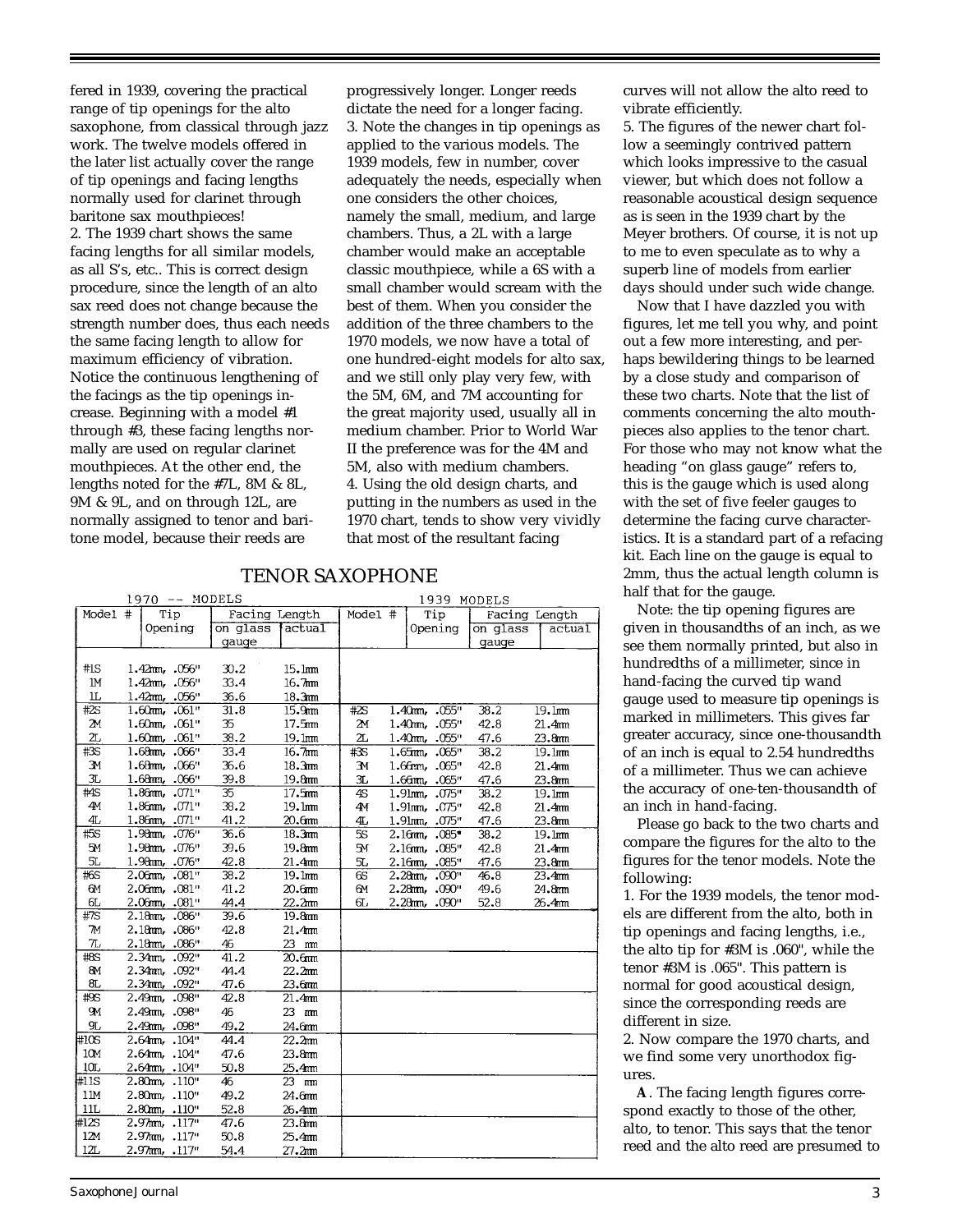be the same size!

**B**. Note the tip openings are the same, alto to tenor, except that they are offset by one model number, so that alto #2 equates to tenor #1, and so on to alto #12 the same as tenor #11. I only wish correct design was as simplistic as that! But, then everybody might be making their own mouthpieces, and I would be out of business!

A closer comparison of the figures does show why the most popular models became that way, while we rarely if ever see many of the listed models. In alto, the figures which correspond most closely to the needs of reeds are, in alto, the #4M, 5M, and 6M, from the 1939 chart, while in tenor, it is the #6M. In all these models, the measurements are still the most popular today. We have added a few more open tips, now up to .110" in tenor, for example, but the facing curves are still the same length as those in these few listed models, regardless of the tip openings. Of course, the curve increments readings must change to fit various reed strengths, or the reeds do not vibrate efficiently. This adds to my previous observation that the later charts show many signs of having been "engineered", rather than being the true numbers used in manufacturing. The Meyer brothers were superb designers and craftsmen, and examination of many of their older mouthpieces shows this skill. I'm quite sure they would never have put a facing on an alto mouthpiece which could only fit a baritone sax reed, as we see in the alto #12L model! Normally, alto facing lengths stay within the range of 19mm to 21mm, and tenor facings should stay very close to 24 or 25mm. The old Otto Link tenor models normally were 25mm, or only slightly shorter. Usually the length stayed much the same, while the tip openings became progressively more open, which corresponds to reed configurations for various strengths.

We have now covered part of the answer to our original question, showing the numerous variations now in use from the old Meyer models. Just as important are the differences in the interior contours and measurements. While the facings allow proper vibration of the reed, the air flow is gov-

erned by the interior or chamber and bore configurations. We must realize that the design of a mouthpiece must be aerodynamically sound to produce a mouthpiece that allows the instrument to play in tune, with an even feel and response over its whole range. Indeed, the instrument can only function as well as the mouthpiece allows it to. I hope you will recognize the following illustrations as cross-sectional views of a mouthpiece. Compare the shape of the old Meyer with that of the new, and follow the descriptions given for the various crosssections as labeled by matching letters, A-A through E-E. If you are looking at your particular mouthpiece, you may see slight variations from the shapes I have drawn here, but there should be the same general shapes present. Many mouthpieces have been measured,and these drawings are a good average of them.

# **MOUTHPIECE INTERIOR COMPARISON**

**OLD MEYER MODEL** A-A Overall length - 3.470" **NEW MEYER MODEL**

A-A Overall length - 3.415" (.055" shorter)

## **General Effect From Change**

The overall pitch level will be raised due to the smaller volume of air in the chamber, but certain notes,the palm keys, and fourth line D, will be raised very noticeably.

## **OLD MEYER MODEL**

B-B Window length and width l.568" and .595"

# **NEWER MEYER MODEL**

B-B Window length and width 1.500" and .578"

.068" shorter and .017" narrower. **General Effect From Change**

The shorter window also reduces the air volume in the chamber, since the ramp is now longer, as well as being much thicker, about 50% more than the old models. The distance between the side rails at the tip is less, making the side rails thicker, and further reducing the chamber volume. The thicker side rails also damp the vibrations of the reed, cutting down on response.

#### **OLD MEYER MODEL**

C-C Roll-over baffle, very long **NEWER MEYER MODEL**

C-C Roll-over baffle, very short with

gentle convex curve. Abrupt convex surface.

General effect from change; the gentle curve with good length gives much smoother air flow and better 'POP' and response, as well as better control. The short abrupt baffle roll creates more air turbulence, a harsher tone, and a feeling of lack of control. **OLD MEYER MODEL**

D-D Roof from baffle to the throat. A constant long "S" curve, first convex, and then concave, with good depth before entering the throat area.

#### **NEWER MEYER MODEL**

D-D Roof from baffle to the throat a flatter and wider roof surface, convex, and then concave, with all the way into the throat area. Good depth before entering the throat area.

## **General Effect From Change**

The shape of the old model allows smoother air flow, with a better feeling of control and a more solid 'core' to the sound. The flatter plane of the newer models not only further reduces the chamber volume, but allows the sound to 'spread' more, giving the feeling of less control.

## **OLD MEYER MODEL**

E-E Side walls at throat area have a well and evenly-shaped "squeeze" in the throat area which resulted in the fine "pop" in the response.

#### **NEWER MEYER MODEL**

E-E Sidewalls at throat area are much straighter through. The air column is not "squeezed" enough to speed up the flow and give the "pop."

It occurs to me that I might also add an F-F notation to cover the facings, Many of the fine old mouthpieces were faced and finished by hand by workers who were truly artisans in their craft. Only by that method can the many idiosyncracies of hard rubber be detected and compensated for so that the table is perfectly flat, allowing the reed to seal properly, or the facing curve be consistently constructed so that the reed can vibrate efficiently. Through the years the demand for greater numbers of mouthpieces, plus the natural attrition of the 'old grey heads', has caused almost universal use of machine faced mouthpieces. If you happen to own a good Refacing Kit, with the proper gauges for measuring facings of the pieces, you will quickly see that a machine cannot cut a flat table